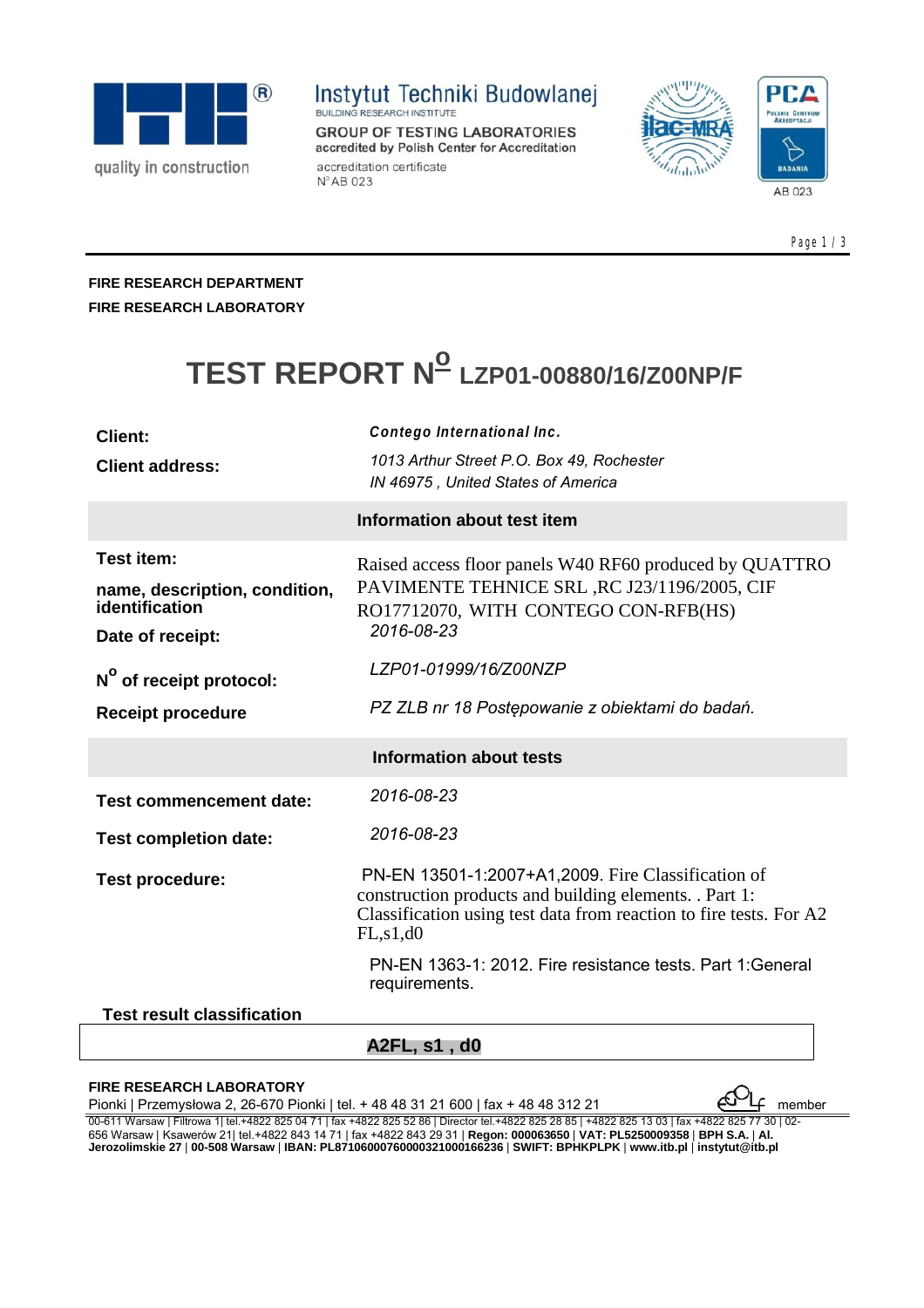### **1. TEST SPECIMEN**

#### **1.1. Size**

The test specimen and all of its components were of the full size. The size of the furnace was not limiting the minimum dimensions of the test specimen specified in the testing standard.

### **1.2. Number**

The fire performance test was carried out on one test specimen – raised access floor made of panels produced by **Quattro Pavimente Tehnice**, fire protected with **Contego High Solids Reactive Fire Barrier Intumescent (RFB)** intumescent paint produced by **Contego International**.

#### **1.3. Verification**

Prior to and after the test, consistency checks were carried out (to the extent possible), between technical documentation delivered by the Client and the test specimen.

In the description below, in case where the nominal values of important material properties and of components that affect the behavior of the test specimen in fire tests, declared by the Client differ significantly from the values measured by the Laboratory, nominal values declared by the Client were marked as (D) and values measured by the Laboratory were marked as (M).

#### **1.4. Description**

Geometry of the test specimen:

Plenum height: 150 mm (D), Length: 4.2 m (D),

Width: 3.2 m (D).

Panels – W 40 RF 60 made by Quattro Pavimente Tehnice:

Material density: 700 kg/m<sup>3</sup> (D) wood chipboard, Single panel size (length x width x thickness): 600 mm x 600 mm x 38 mm (D),

Fire protection on the bottom surface and all four sides: Contego High Solids Reactive Fire Barrier Intumescent (RFB) by Contego International, thickness: 0.650 mm (D)

Note: Panels delivered to the Laboratory were already painted and the Laboratory couldn't identify the intumescent paint and its thickness.

Pedestals and structure – Structure S system by Quattro Pavimente Tehnice:

Pedestals BS+TS:

- $\circ$  Base BS made of 90 mm disc in galvanized P12 steel and welded M16 threaded bar with nut and stop (D),
- $\circ$  Head TS made of Ø90 mm profilate disc in galvanized steel and welded Ø20mm interior M16 tube with nut-stop (D),

Head gaskets

Stringers TSB

o Stringers TSB made of galvanized steel profilate for higher resistance, dimensions: 38x28x18x541 mm (D),

#### Boundary conditions:

The sealing between the raised access floor panels and supporting wall construction was made with stone mineral wool of density 120 kg/m<sup>3</sup> (M), thickness from 10 mm to 80 mm (M).

Details of the design and installation of the test specimen are given in Fig. 1 to 3 in Annex 1.